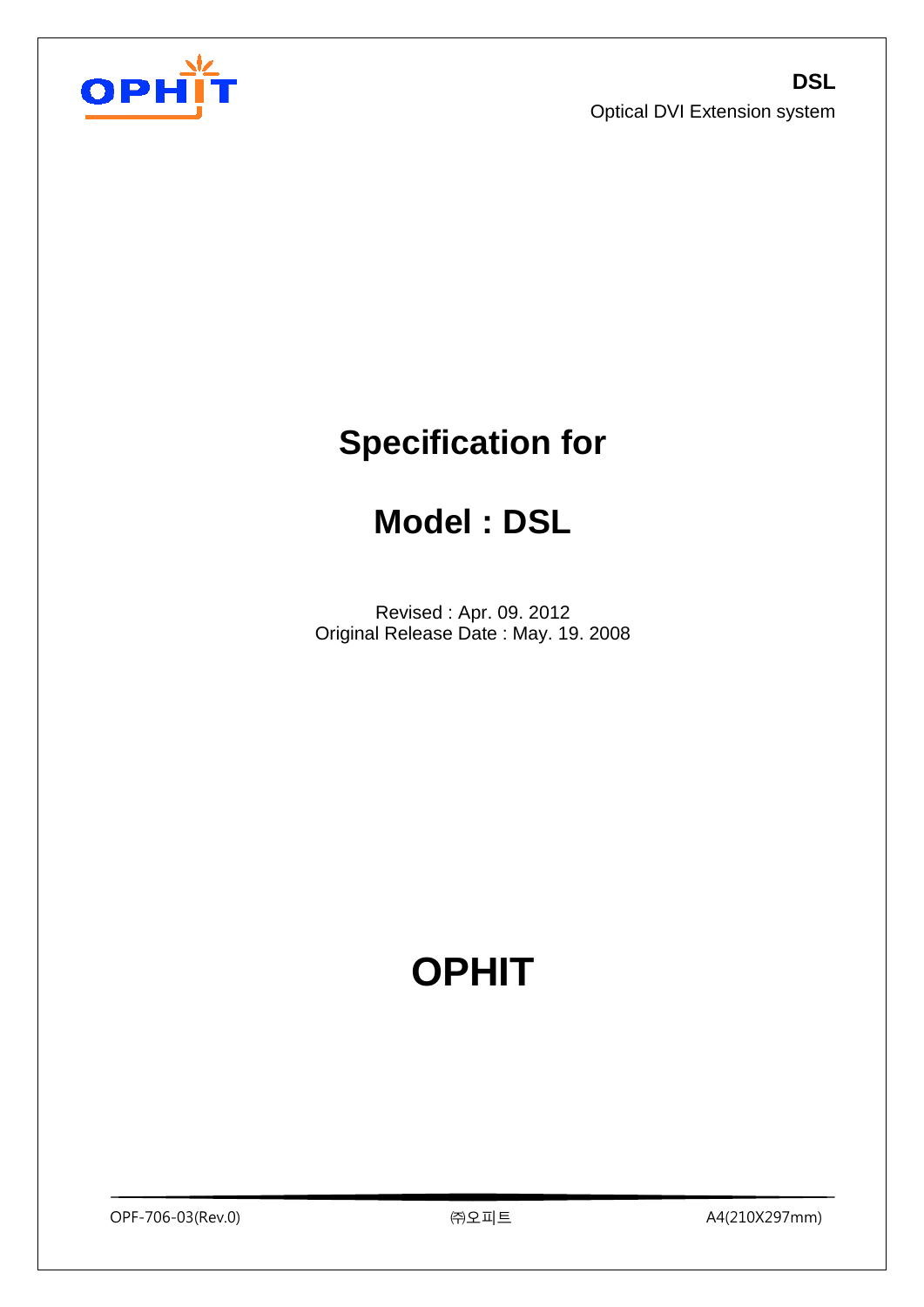

# **Revision History**

| <b>Version</b><br><b>Number</b> | <b>Revision Date</b> | <b>Author</b> | <b>Description of Changes</b>           |
|---------------------------------|----------------------|---------------|-----------------------------------------|
| 1.0                             | May 19, 2008         | J.H Lee       | Initial Version                         |
| 1.1                             | Jun 30, 2008         | J.H Lee       | <b>Optical SPEC Added</b>               |
| 1.2                             | Jun 01, 2009         | J.H Lee       | Supply current and Optical SPEC Changed |
| 1.3                             | Apr 03, 2012         | J.H Lee       | <b>Optical Specification modified</b>   |
| 1.4                             | Apr 09, 2012         | J.H Lee       | <b>Ordering Information Removed</b>     |
|                                 |                      |               |                                         |
|                                 |                      |               |                                         |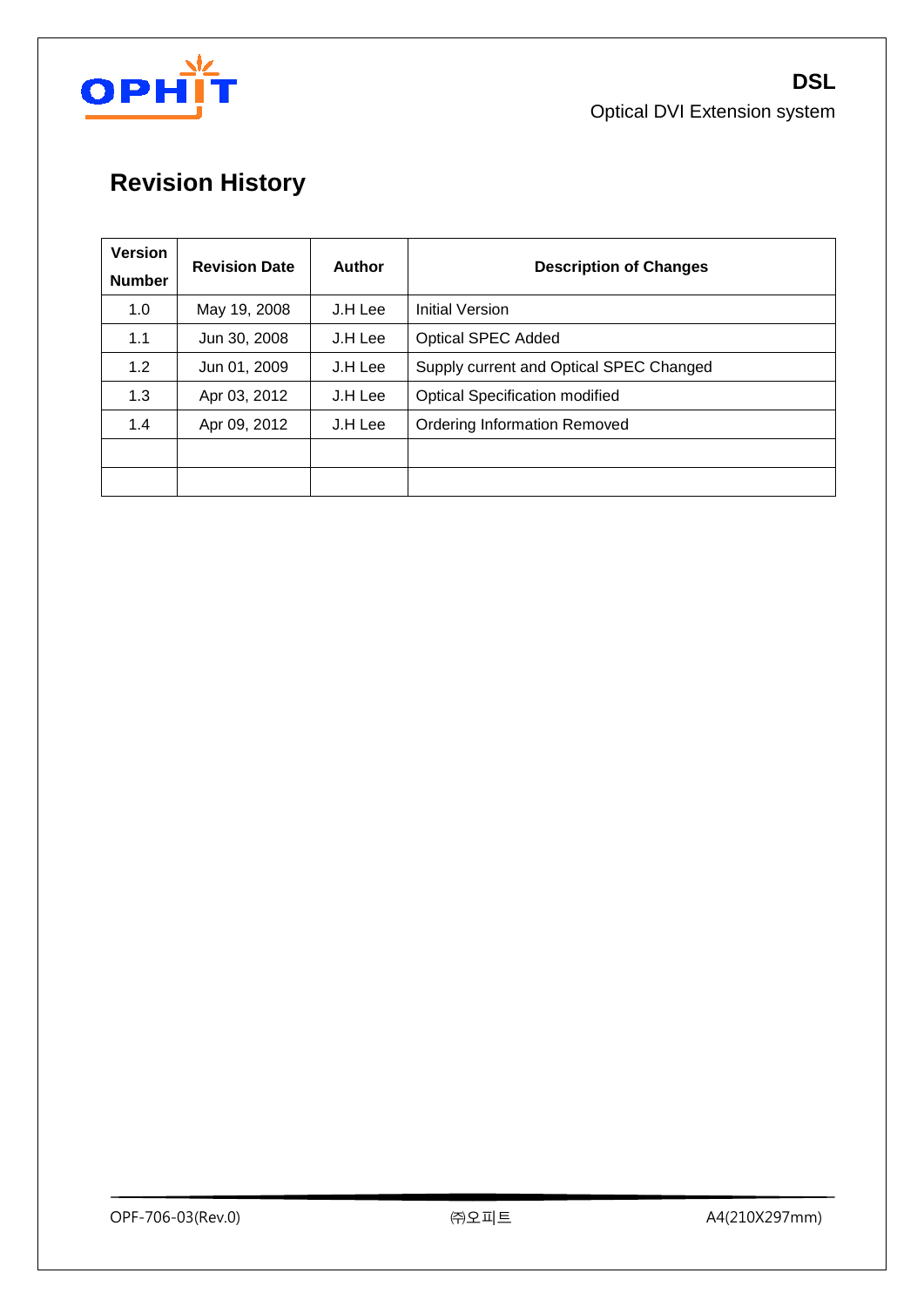

# **TABLE OF CONTENTS**

- **1. General Description**
- **2. General Specification**

## **3. Absolute Maximum Ratings**

#### **4. Electrical & Optical Specification**

- 4.1 Electrical Specification
	- 4.1.1 Transmitter Module
	- 4.1.2 Receiver Module
- 4.2 Optical Specification
	- 4.2.1 Transmitter Characteristics
	- 4.2.2 Receiver Characteristics
- 4.3 Connector Pin Assignment

#### **5. Mechanical Specification**

- 5.1 Case Dimension
- 5.2 Cable Information

### **6. RoHS**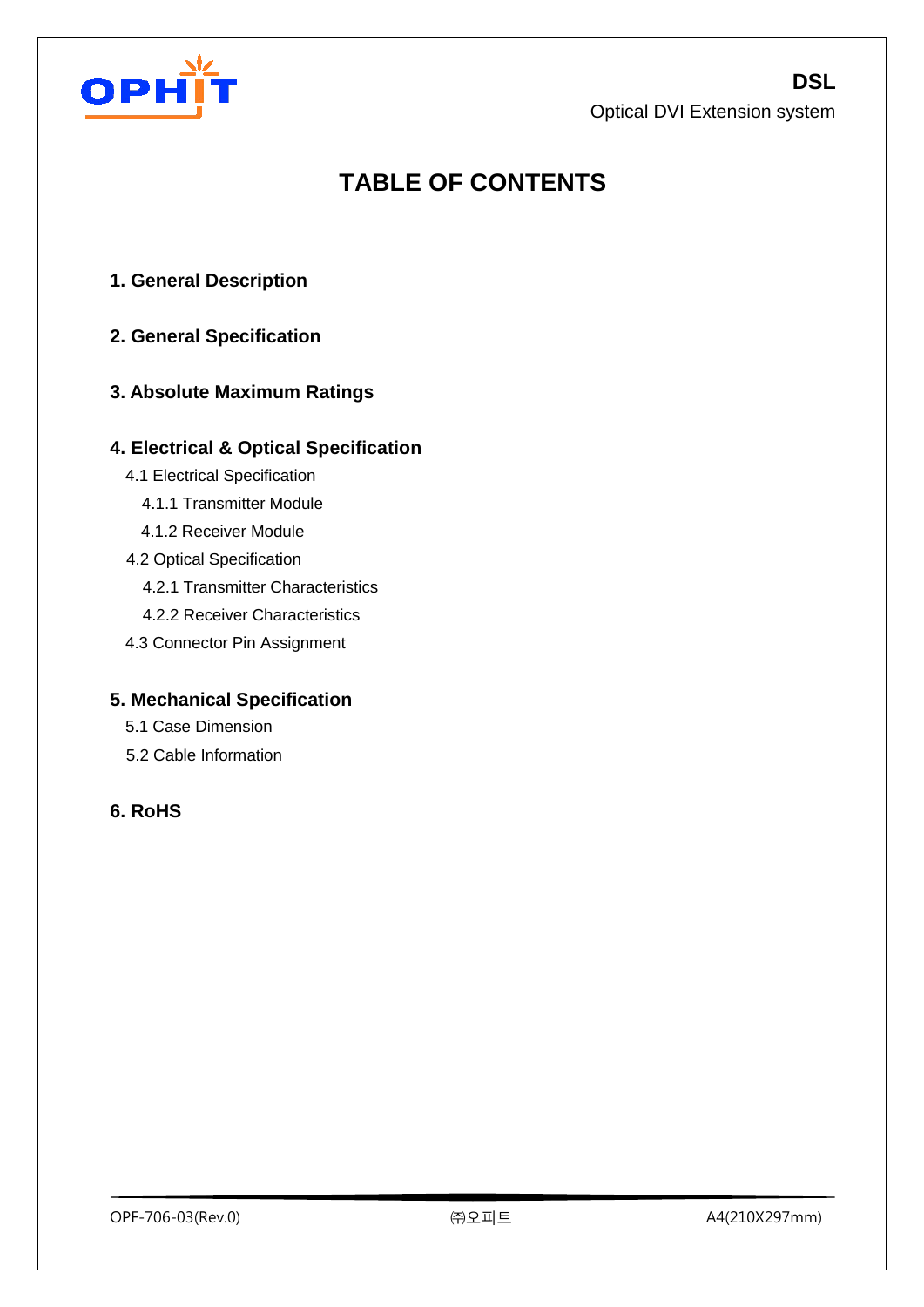

## **1. General Description**

**DSL**, optical DVI extension module, is designed to let digital flat panel display signal extend over 1,000 meters away from host based on DVI standard by optical transmission technology. Its small package and pseudo DDC detect function and Self-EDID detect function to use standard SC fiber connector allow users to install and utilize the device conveniently.

- Long distance transmission of digital graphic signal corresponding to T.M.D.S -over 1000 meter(3,300ft) by multi-mode one fiber.
- R, G, B, Clock signals are transmitted separately by one multi-mode optical fiber.
- Pseudo-DDC detection function for EDID information. Self detecting function for EDID information. Maximum supported resolution is WUXGA
- External power supply for Transmitter is optional. Automatic power switch is included.

### **2. General Specification**

| <b>Parameter</b>            | <b>Symbol</b>                                               |                               |  |  |  |  |
|-----------------------------|-------------------------------------------------------------|-------------------------------|--|--|--|--|
|                             | <b>Transmitter</b>                                          | <b>Receiver</b>               |  |  |  |  |
| <b>Optical Converter</b>    | 850nm, 4ch Transmit OSA                                     | 850nm, 4ch Receive OSA        |  |  |  |  |
| Input and Output Signal     | TMDS Signal(DVI 1.0 standard)                               | TMDS Signal(DVI 1.0 standard) |  |  |  |  |
| Max Data Transfer rate      | 1.65Gbps / Channel                                          |                               |  |  |  |  |
| Module Size                 | $40.0 \times 15.0 \times 66.4$ mm (W $\times$ H $\times$ D) |                               |  |  |  |  |
| Module Weight               |                                                             |                               |  |  |  |  |
| <b>Electrical Connector</b> | 24 PIN DVI-D Plug(input)                                    | 24 PIN DVI-D Plug(output)     |  |  |  |  |
| <b>Optical Connector</b>    | 1 SC Connector                                              | 1 SC Connector                |  |  |  |  |
| Recommended Fiber           | 50/125 µm Multi-mode glass-fiber                            |                               |  |  |  |  |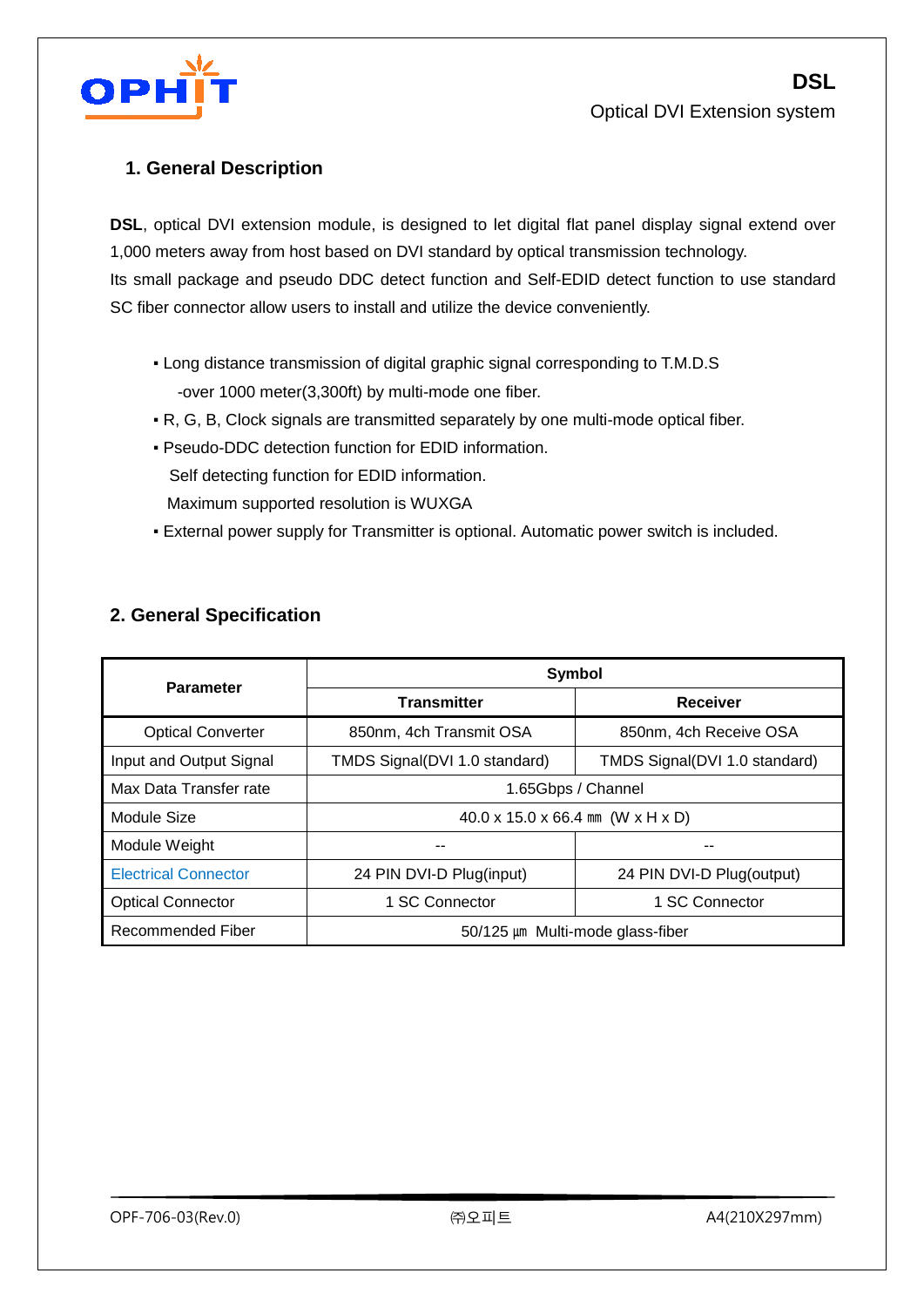

## **3. Absolute Maximum Ratings**

| <b>Parameter</b>             | Rating                            |
|------------------------------|-----------------------------------|
| Storage temperature          | $-20^{\circ}$ C ~ $+70^{\circ}$ C |
| Operating temperature        | $0^{\circ}$ C ~ +50 $^{\circ}$ C  |
| <b>Power Supply</b>          | $-0.3 - 5.5$ V                    |
| <b>Relative Humidity</b>     | $10 - 80 \%$                      |
| Lead-free solder temperature | 260°C, 10 seconds                 |

# **NOTICE**

Stresses greater than those listed under "Absolute Maximum Ratings" may cause permanent damage to the device. These are stress ratings only and functional operation of the device at these or any other conditions above those indicated in the operations section for extended periods of time may affect reliability.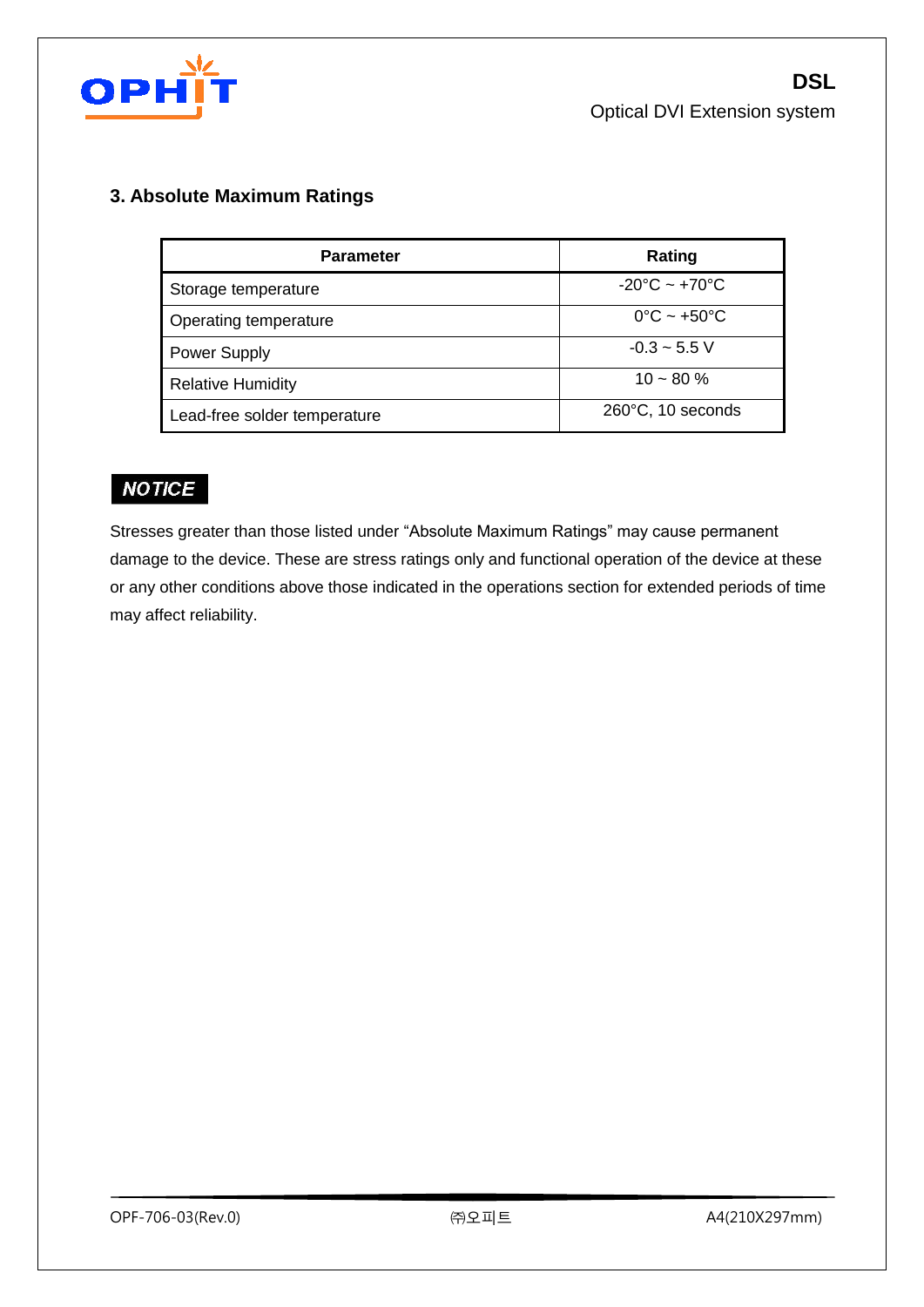

## **4. Electrical & Optical Specification**

- 4.1 Electrical Specification
- 4.1.1 Transmitter Characteristics

|         | <b>Parameter</b>                                 | Symbol     | <b>Min</b>  | Тур    | <b>Max</b>  | <b>Units</b> | <b>Condition</b> |
|---------|--------------------------------------------------|------------|-------------|--------|-------------|--------------|------------------|
| P<br>O  | <b>Supply Voltage</b><br>(Option External Power) | <b>Vcc</b> | $+4.5$      | $+5.0$ | $+5.5$      | $\vee$       |                  |
| W<br>E  | <b>Supply Current</b>                            | <b>Icc</b> |             | 160    |             | mA           |                  |
| R       | <b>Power Dissipation</b>                         | Po         |             | 0.8    |             | W            |                  |
| T<br>М  | Reference voltage for<br>graphic signal          | Vref       | $+3.1$      | $+3.3$ | $+3.5$      | $\vee$       |                  |
|         | Single-ended high<br>level input voltage         | VH         | $Vref-0.01$ |        | $Vref+0.01$ | V            |                  |
|         | Single-ended low level input<br>voltage          | VL         | $Vref-0.6$  |        | $Vref-0.4$  | V            |                  |
| D<br>S. | Single-ended input<br>swing voltage              | Vswing     | 0.4         |        | 0.6         | V            |                  |
|         | Single-ended standby<br>input voltage            |            | $Vref-0.01$ |        | $Vref+0.01$ | v            |                  |
|         | Data Output Load                                 | <b>RLD</b> |             | 50     |             | Ohms         |                  |

#### 4.1.2 Receiver Module

|                         | <b>Parameter</b>                          | Symbol     | Min    | <b>Typ</b> | <b>Max</b> | <b>Units</b> | <b>Condition</b> |
|-------------------------|-------------------------------------------|------------|--------|------------|------------|--------------|------------------|
| $\mathsf{P}$<br>$\circ$ | <b>Supply Voltage</b><br>(External Power) | Vcc        | $+4.5$ | $+5.0$     | $+5.5$     | V            |                  |
| W<br>E                  | <b>Supply Current</b>                     | lcc        |        | 125        |            | mA           |                  |
| R                       | <b>Power Dissipation</b>                  | Po         |        | 0.63       |            | W            |                  |
| $\top$                  | Reference voltage for<br>graphic signal   | Vref       | $+3.1$ | $+3.3$     | $+3.5$     | V            |                  |
| M<br>D                  | Single-ended output swing<br>voltage      | Voswing    | 0.4    |            | 0.6        | V            | AC couple        |
| S                       | Data Input Load                           | <b>RLD</b> |        | 50         |            | Ohms         |                  |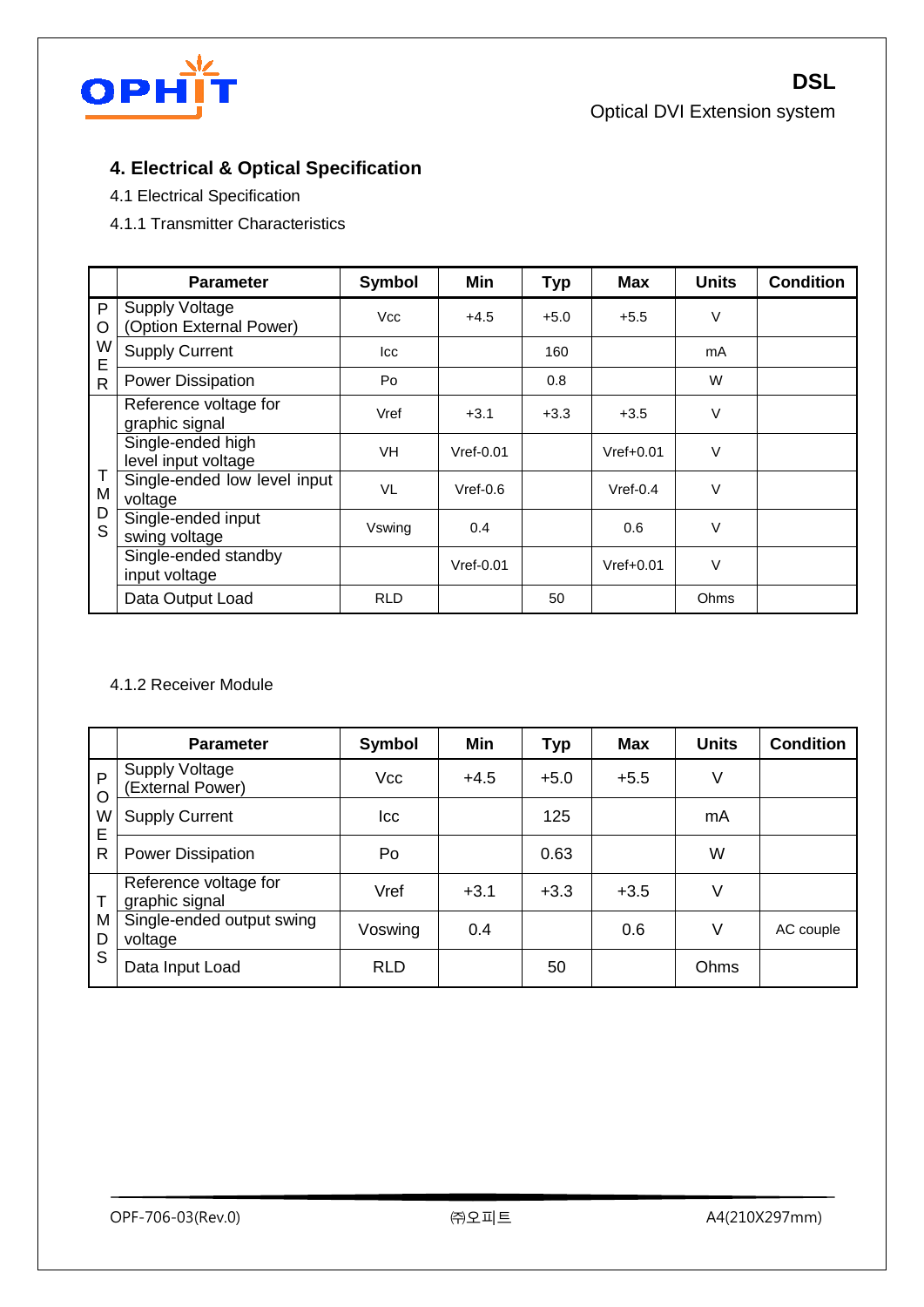

4.2 Optical Specification

#### 4.2.1 Transmitter Characteristics

| <b>Parameter (per Channel)</b>      | Symbol | Min     | <b>Typ</b> | Max | <b>Units</b> |
|-------------------------------------|--------|---------|------------|-----|--------------|
| Optical Power <sup>1</sup>          | Pout   | $-3.0$  | 0.0        |     | dBm          |
| <b>Optical Modulation Amplitude</b> |        | $-6.25$ |            |     | dBm          |
| Center Wavelength - Lane 0          |        |         | 778        |     | nm           |
| Center Wavelength - Lane 2          |        |         | 800        |     | nm           |
| Center Wavelength - Lane 2          |        |         | 825        |     | nm           |
| Center Wavelength - Lane 3          |        |         | 850        |     | nm           |
| Optical Rise/Fall Time <sup>2</sup> |        |         | 200        |     | Ps           |

#### 4.2.2 Receiver Characteristics

| Parameter (per channel)            | <b>Symbol</b> | Min      | <b>Typ</b> | Max  | <b>Units</b> |
|------------------------------------|---------------|----------|------------|------|--------------|
| Wavelength - Lane 0                |               |          | 778        |      | nm           |
| Wavelength - Lane 1                |               |          | 800        |      | nm           |
| Wavelength - Lane 2                |               |          | 825        |      | nm           |
| Wavelength - Lane 3                |               |          | 850        |      | nm           |
| Data Rate per Channel <sup>3</sup> |               |          |            | 1.65 | Gb/s         |
| Peak Optical Input Power           | Pin           |          | 0.0        | 4.0  | dBm          |
| OMA Sensitivity <sup>4</sup>       |               | $-14.25$ | $-16.00$   |      | dBm          |

#### **Notes:**

 $\overline{a}$ 

Transmitter module of Model DSL 4 channel includes VCSEL(Vertical Surface Emitting Laser Diode) with 850 nm invisible laser radiation.

*Do not view directly laser module of transmitter or the end of the other side of optical cable connected to transmitter with optical instrument*.

Transmitter module of DSL is Class 1M Laser Product.

<sup>&</sup>lt;sup>1</sup> I= 5mA, T=25C. Measured at the end of a 2m section of 62.5 $\mu$  fiber.

 $2\degree$  Rise and fall times measured from 20 - 80%

 $3$  Requires DC-balanced data pattern and max run rate of 80 bits. Measured with input signals conforming to HDMI rev 1.3a.

<sup>&</sup>lt;sup>4</sup> Optical Modulation Amplitude. Based on an unstressed input signal.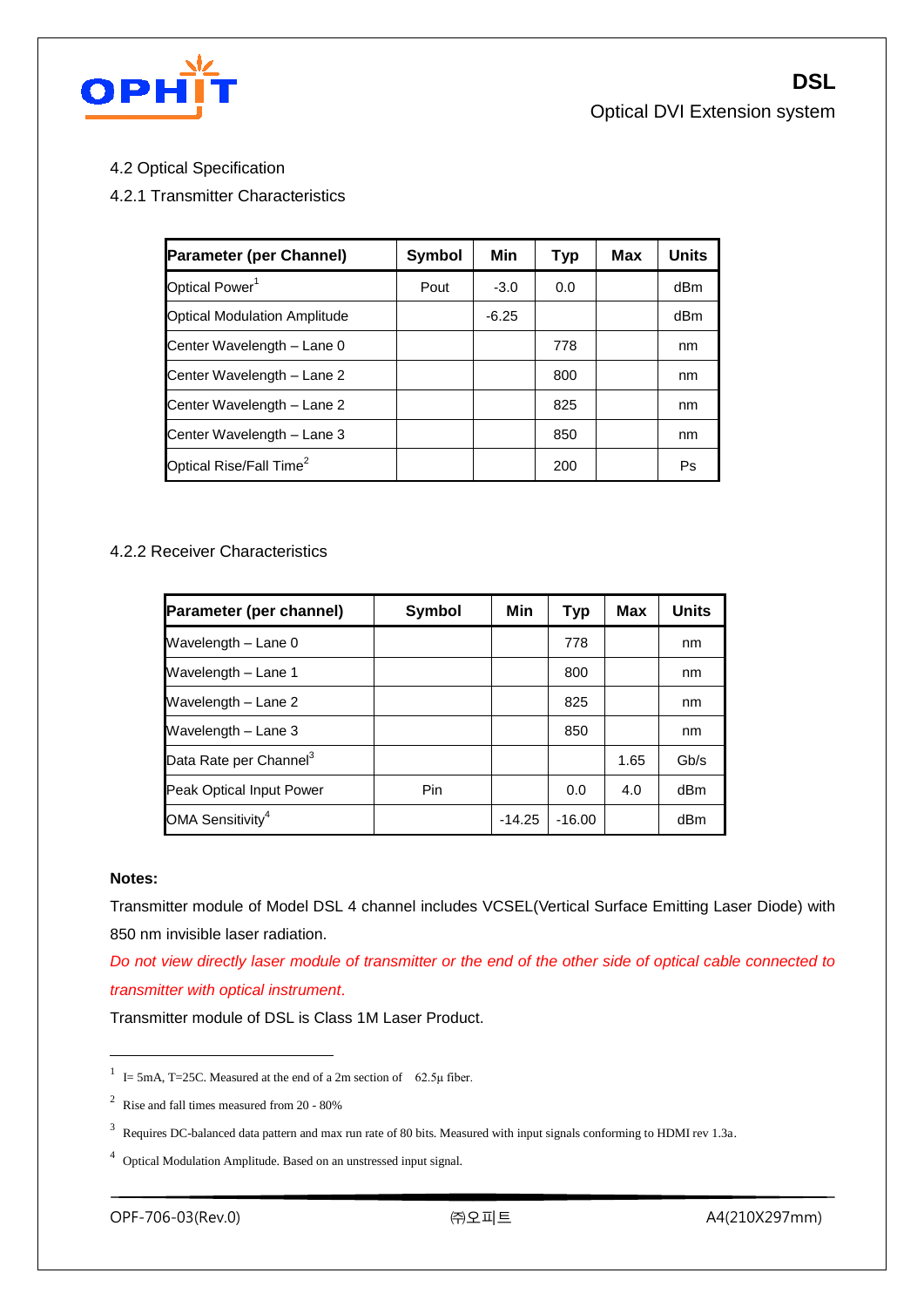

#### 4.3 Connector Pin Assignment

#### **Transmitter**

| Pin            | <b>Signal Assignment</b> | Pin | <b>Signal Assignment</b> | Pin | <b>Signal Assignment</b> |
|----------------|--------------------------|-----|--------------------------|-----|--------------------------|
|                | T.M.D.S. Data2-          | 9   | T.M.D.S. Data1-          | 17  | T.M.D.S. Data0-          |
| 2              | T.M.D.S. Data2+          | 10  | T.M.D.S. Data1+          | 18  | T.M.D.S. Data0+          |
| 3              | T.M.D.S. Data2 Shield    | 11  | T.M.D.S. Data1 Shield    | 19  | T.M.D.S. Data0 Shield    |
| 4              | No Connect               | 12  | No Connect               | 20  | No Connect               |
| 5              | No Connect               | 13  | No Connect               | 21  | No Connect               |
| 6              | DDC Clock (Only TX)      | 14  | +5V Power                | 22  | T.M.D.S Clock Shield     |
| $\overline{7}$ | DDC Data (Only TX)       | 15  | Ground (for +5V)         | 23  | T.M.D.S Clock+           |
| 8              | No Connect               | 16  | Hot plug detect          | 24  | T.M.D.S Clock-           |

#### **Receiver**

| Pin | <b>Signal Assignment</b> | Pin | <b>Signal Assignment</b> | Pin | <b>Signal Assignment</b> |
|-----|--------------------------|-----|--------------------------|-----|--------------------------|
| 1   | T.M.D.S. Data2-          | 9   | T.M.D.S. Data1-          | 17  | T.M.D.S. Data0-          |
| 2   | $T.M.D.S. Data2+$        | 10  | T.M.D.S. Data1+          | 18  | T.M.D.S. Data0+          |
| 3   | T.M.D.S. Data2 Shield    | 11  | T.M.D.S. Data1 Shield    | 19  | T.M.D.S. Data0 Shield    |
| 4   | No Connect               | 12  | No Connect               | 20  | No Connect               |
| 5   | No Connect               | 13  | No Connect               | 21  | No Connect               |
| 6   | No Connect               | 14  | Out +5V Power            | 22  | T.M.D.S Clock Shield     |
| 7   | No Connect               | 15  | Ground (for Out +5V)     | 23  | T.M.D.S Clock+           |
| 8   | No Connect               | 16  | No Connect               | 24  | T.M.D.S Clock-           |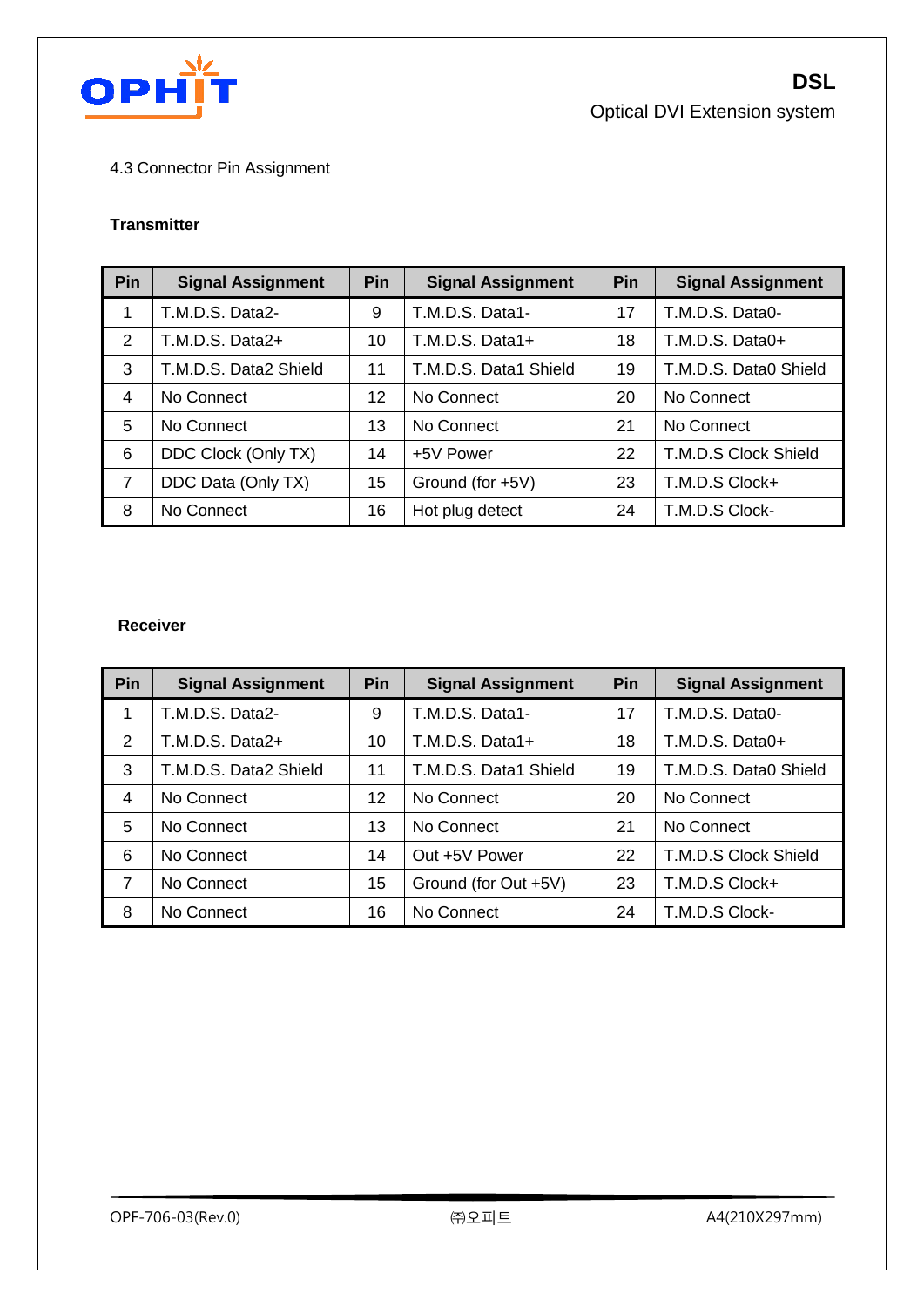

# **5. Mechanical Specification**

#### 5.1 Case Dimension

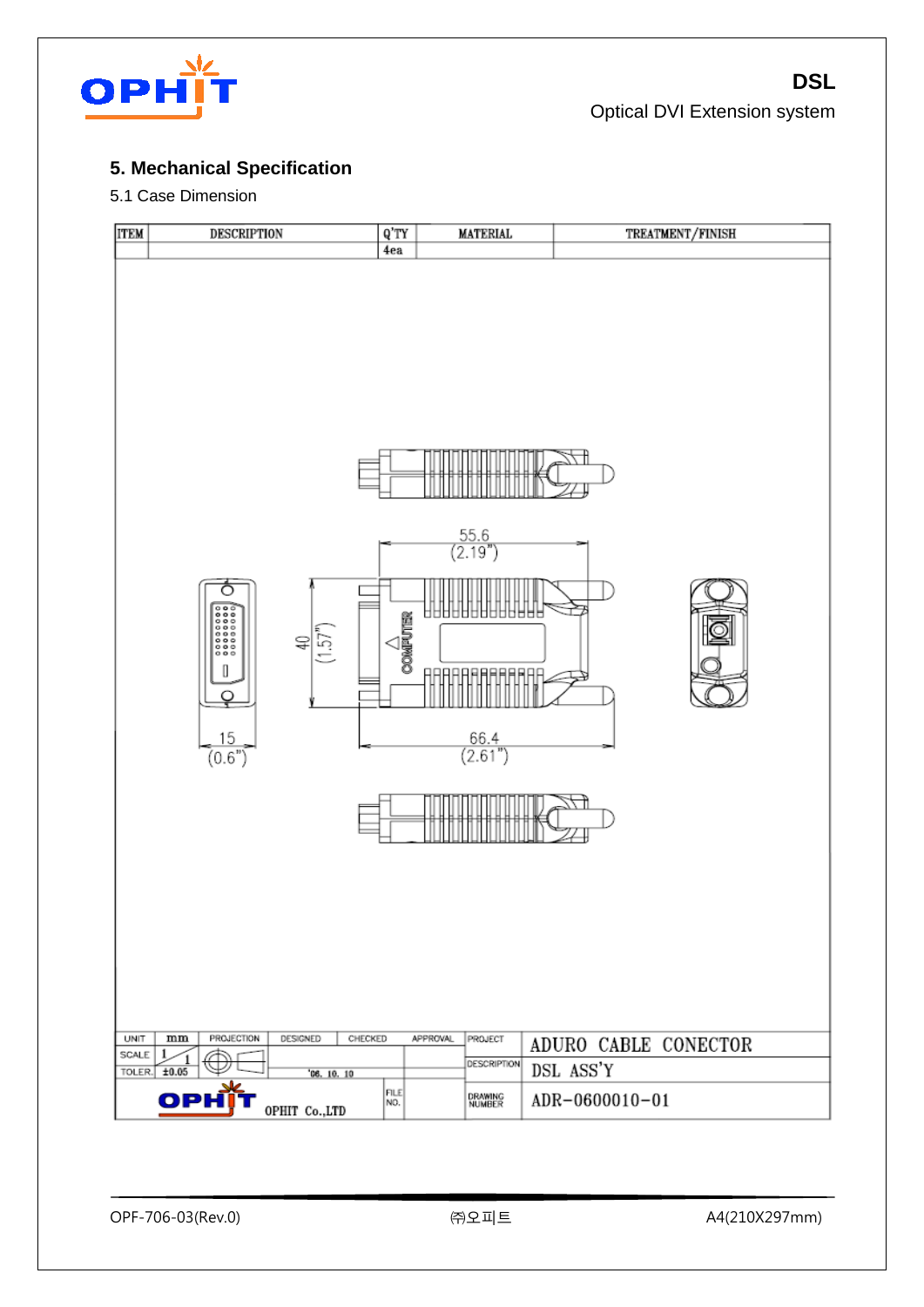

- 5.2 Cable Information
- Outdoor Type Cable